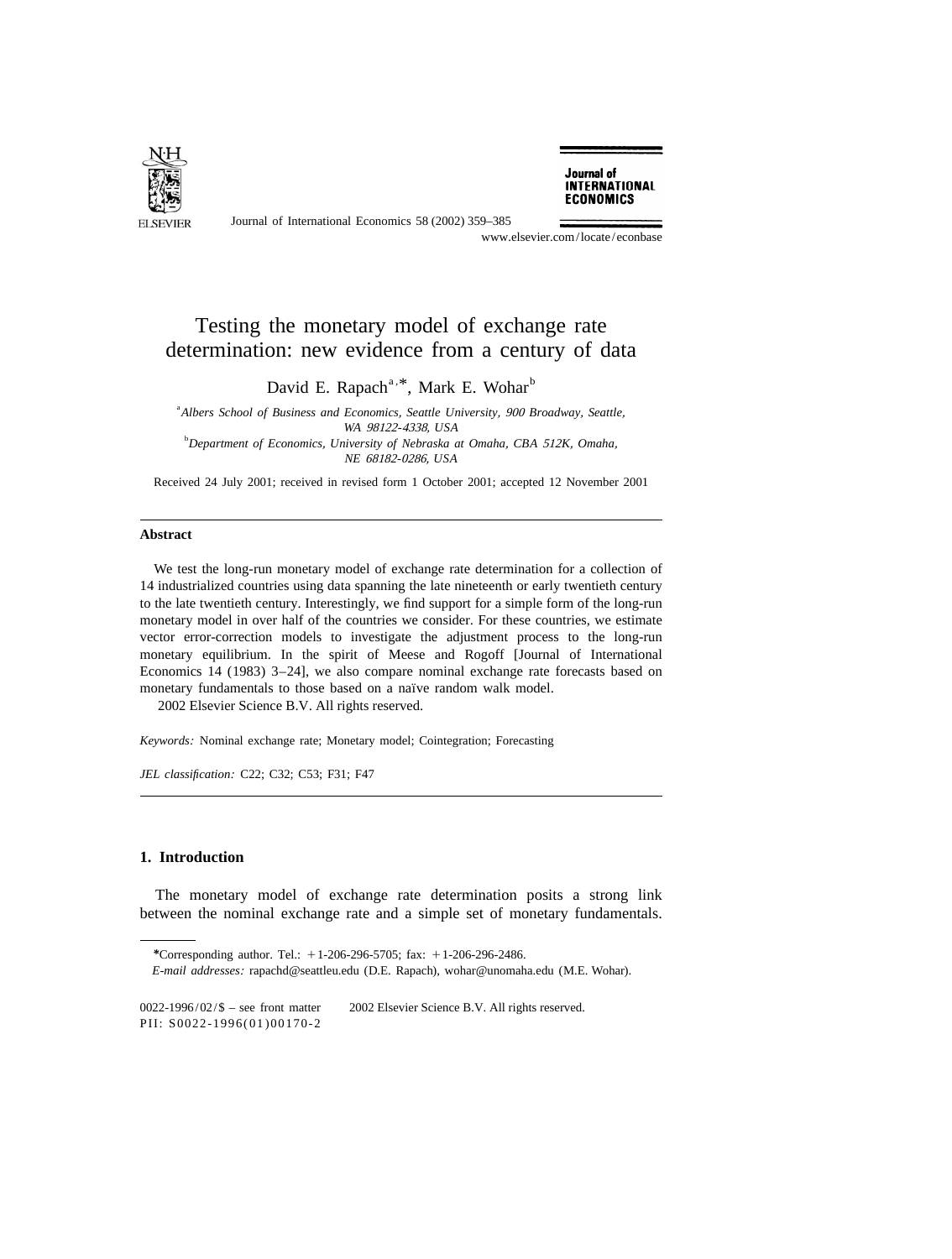The monetary model's clear-cut intuition—that a country's price level is determined by its supply and demand for money and that the price level in different countries should be the same when expressed in the same currency—makes it an attractive theoretical tool for understanding fluctuations in exchange rates over time. It also provides a long-run benchmark for the nominal exchange between two currencies and thus a clear criterion for determining whether a currency is significantly ''overvalued'' or ''undervalued.''

Despite its theoretical appeal, the monetary model did not escape the Meese and Rogoff (1983) trap that seemingly ensnared all models of exchange rate determination. In their seminal paper, Meese and Rogoff (1983) find that a naïve random walk model outperforms an array of structural models, including those based on monetary fundamentals, in predicting U.S. dollar exchange rates at horizons of up to 12 months during the late 1970s and early 1980s. Mark (1995) rekindled hope for the monetary model by showing that deviations from a simple set of monetary fundamentals—relative money supplies and relative real output levels—are useful in predicting U.S. dollar exchange rates at longer horizons over the 1981–1991 period.<sup>1</sup> However, Berben and van Dijk (1998) and Berkowitz and Giorgianni (2001) show that Mark's (1995) findings hinge critically on the assumption of a stable cointegrating relationship among nominal exchange rates, relative money supplies, and relative output levels. When this assumption is relaxed, the evidence for exchange-rate predictability in Mark (1995) is greatly diminished, and, in fact, Mark (1995) fails to find evidence of cointegration among nominal exchange rates and monetary fundamentals in preliminary testing.  $\overline{A}$ number of other studies also find little evidence of cointegration among nominal exchange rates and monetary fundamentals during the post-Bretton Woods float; see, for example, Meese (1986), Baillie and Selover (1987), McNown and Wallace (1989), Baillie and Pecchenino (1991), and Sarantis (1994). The lack of empirical evidence for a stable long-run relationship among nominal exchange rates and monetary fundamentals renders the monetary model a seemingly plausible theoretical model with little practical relevance.

A ready explanation for the failure to find cointegration between nominal exchange rates and monetary fundamentals in much of the extant literature is the

<sup>&</sup>lt;sup>1</sup>Chinn and Meese (1995) also find that monetary fundamentals are helpful in predicting U.S. dollar exchange rates over the 1983–1990 period.

 $2$ Chinn and Meese (1995) also fail to find strong evidence of cointegration among nominal exchange rates and monetary fundamentals.

<sup>&</sup>lt;sup>3</sup>MacDonald and Taylor (1994) find evidence of cointegration between the U.S. dollar–U.K. pound exchange rate and a set of monetary fundamentals from 1976 to 1990, but their cointegrating vector is difficult to interpret theoretically. They only claim that it ''does not, in fact, do great violence to the monetary model.'' Cushman (2000) finds evidence of cointegration between the U.S. dollar–Canadian dollar exchange rate and a set of monetary fundamentals during the modern float, but the estimated cointegrating coefficients differ widely from those predicted by the monetary model. Cushman (2000) thus concludes that the U.S.–Canadian data do not support the monetary model.